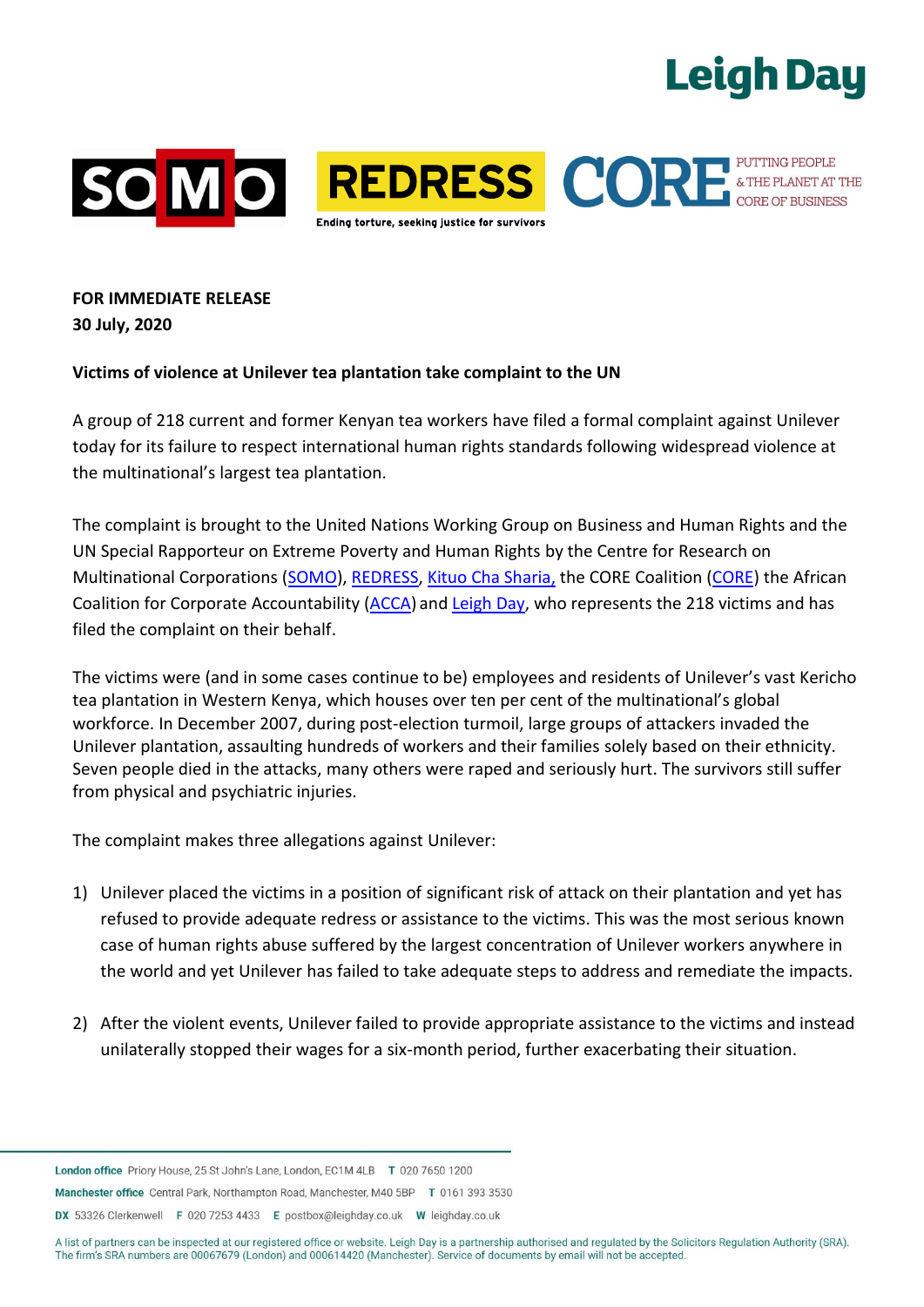# **Leigh Day**

3) Facing a specific request for remedy from the 218 victims of ethnic violence in 2016 in the form of a civil claim for damages against Unilever in England, the company refused any remediation and sought to block any prospect of access to remedy by hiding behind its corporate structure. In order to prevent the claims from proceeding in England, Unilever insisted that it could not be held legally responsible for any failings of their Kenyan subsidiary, while knowing that these claims could not be brought in Kenya.

The complaint submits that each allegation constitutes a serious breach of the United Nations Guiding Principles on Business and Human Rights, which Unilever enthusiastically endorses and claims to adhere to.

The victims invite the United Nations Special Procedures to call on Unilever to provide them with an effective remedy and to issue a declaration that Unilever has failed to comply with the Guiding Principles. Besides finally having the needs of the victims addressed, the complainants hope that the UN Special Procedures will also provide clarity as to the application of the UN Guiding Principles to the litigation strategies used by parent companies to distance themselves from subsidiaries and shield themselves from liability for human rights abuses occurring in their corporate group, thereby effectively blocking victims' access to remedy.

### **Chris Esdaile, Legal Advisor, REDRESS, said:**

"The victims of sexual violence and other abuses in this case should receive some kind of reparation, which responds to the actual harm suffered by the victims, and promotes their healing as a central objective. Unilever needs to undertake a journey with the victims to address the trauma and violence which they have suffered."

#### **Lydia de Leeuw, Researcher, SOMO, said:**

"It is striking to see that a company like Unilever, which prides itself for being a responsible and sustainable company, has used its corporate structure to shield the parent company from liability in the civil claim brought by the victims in this case. This strategy starkly contrasts with its public commitment to the UN Guiding Principles on Business and Human Rights, which include the responsibility to prevent human rights risks and address human rights impacts at subsidiaries."

#### **Dan Leader, of Leigh Day's International Department, said:**

"Unilever's Kenyan tea workers were put in a position of serious risk by Unilever and in response to these appalling attacks the victims claim that the company point blank refused to provide adequate remediation. This is a serious breach of international human rights standards and it is hoped that this complaint will force Unilever to confront this reality and result in meaningful remedy for the victims."

Manchester office Central Park, Northampton Road, Manchester, M40 5BP T 0161 393 3530

DX 53326 Clerkenwell F 020 7253 4433 E postbox@leighday.co.uk W leighday.co.uk

A list of partners can be inspected at our registered office or website. Leigh Day is a partnership authorised and regulated by the Solicitors Regulation Authority (SRA). The firm's SRA numbers are 00067679 (London) and 000614420 (Manchester). Service of documents by email will not be accepted.

London office Priory House, 25 St John's Lane, London, EC1M 4LB T 020 7650 1200